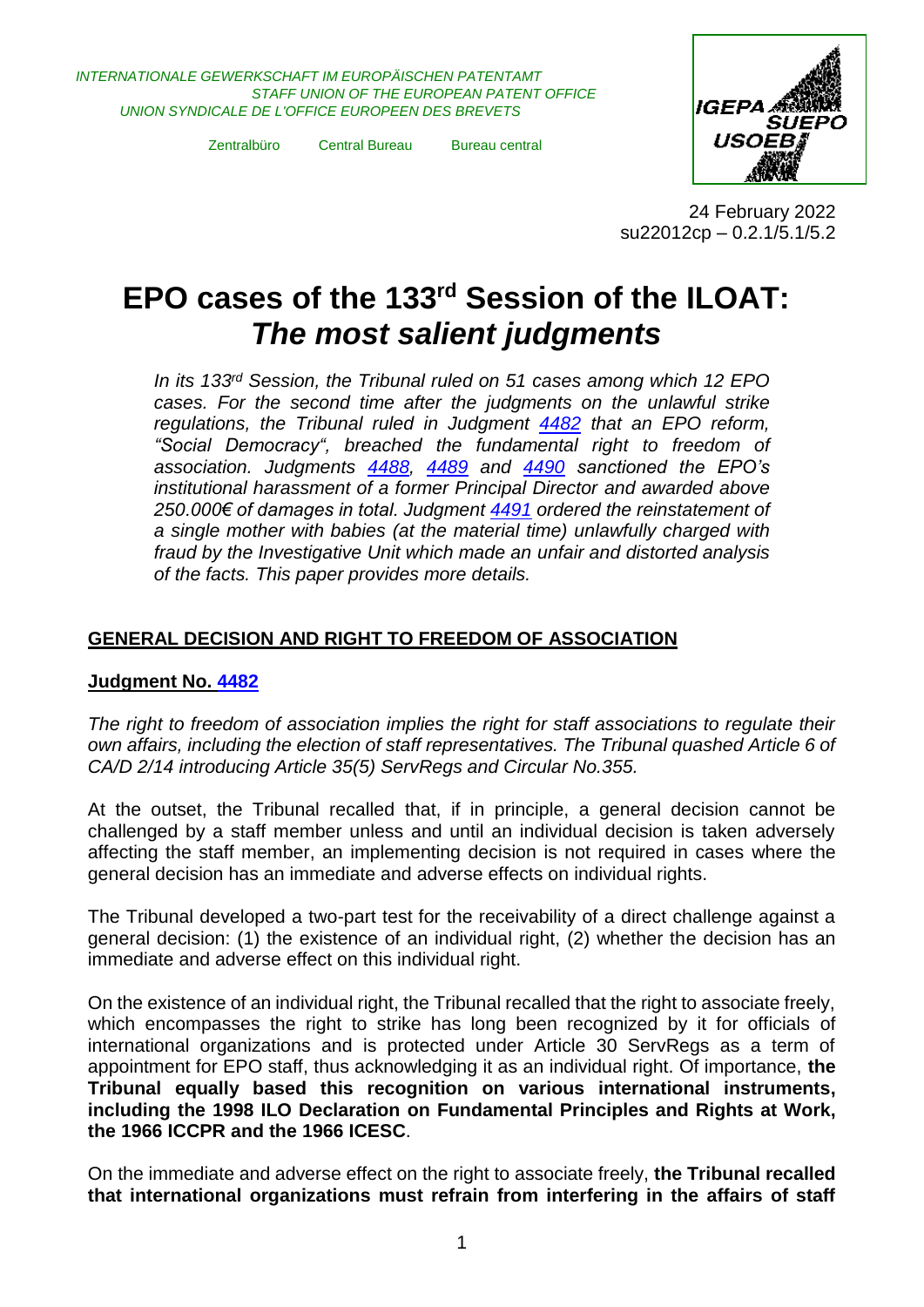**associations or unions, which have the right to manage their own affairs**, including the right to freely elect their representatives, irrespective of whether or not the associations/unions are established or operate under the organization's staff regulations.

Consequently, **the Tribunal ruled that the new regime was in violation of the right of staff to freely associate. The Tribunal quashed Article 6 of CA/D 2/14 which introduced Article 35(5) ServRegs and Circular No.355 without retroactive effect** - an intrusion into the powers of the Administrative Council justified by the fundamental nature of the right protected. The Tribunal ordered that former Article 35(6) ServRegs applies *mutatis mutandis* to the future elections of staff representatives for the Staff Committees.

## **UNLAWFUL DECISION OF TRANSFER AND OPINION OF INTERNAL APPEAL BODY**

## **Judgment No. [4488](https://www.ilo.org/dyn/triblex/triblexmain.fullText?p_lang=en&p_judgment_no=4488&p_language_code=EN)**

*Deference given to the decision of an internal appeal body on an unlawful transfer decision that did not respect the dignity of the staff member being assigned to a post that did not correspond to the same level of duties. The Tribunal set aside the impugned decision and awarded 35,000€ in moral damages.*

In this case, the Complainant challenged the decision to transfer her to another post. Insofar as the favorable opinion from the Internal Appeals Committee ("IAC") was not followed by the President in the final decision, the Complainant requested the Tribunal to set aside the said decision and to award her material damages for loss of income as well as moral damages.

The IAC applied the test under Judgment No. 2819, comparing the assigned duties in the newly created post with the general duties of an A6 post, and found that the level of duties assigned to the post where the Complainant was transferred did not correspond to the requirements for an A6 grade post. The IAC thus unanimously concluded that the transfer was unlawful and did not respect the Complainant's dignity.

On the EPO's decision not to follow the unanimous recommendation of the IAC, the Tribunal found the arguments contained in the impugned decision unconvincing as the EPO is bound by its own rules. In particular, **the Tribunal recalled that the report by an internal body warrants considerable deference where (1) the report involves a balanced and thoughtful analysis of the issues raised in the internal appeal, and (2) its conclusions and recommendations are justified and rational**.

For those reasons, the Tribunal ordered that the impugned decision be set aside, 35,000€ in moral damages and 1,000€ in costs.

## **ARBITRARINESS AND PERFORMANCE EVALUATION**

#### **Judgment No. [4489](https://www.ilo.org/dyn/triblex/triblexmain.fullText?p_lang=en&p_judgment_no=4489&p_language_code=EN)**

*Arbitrariness in the completion of the performance management report leading to moral injury. The Tribunal awarded moral damages to the Complainant.*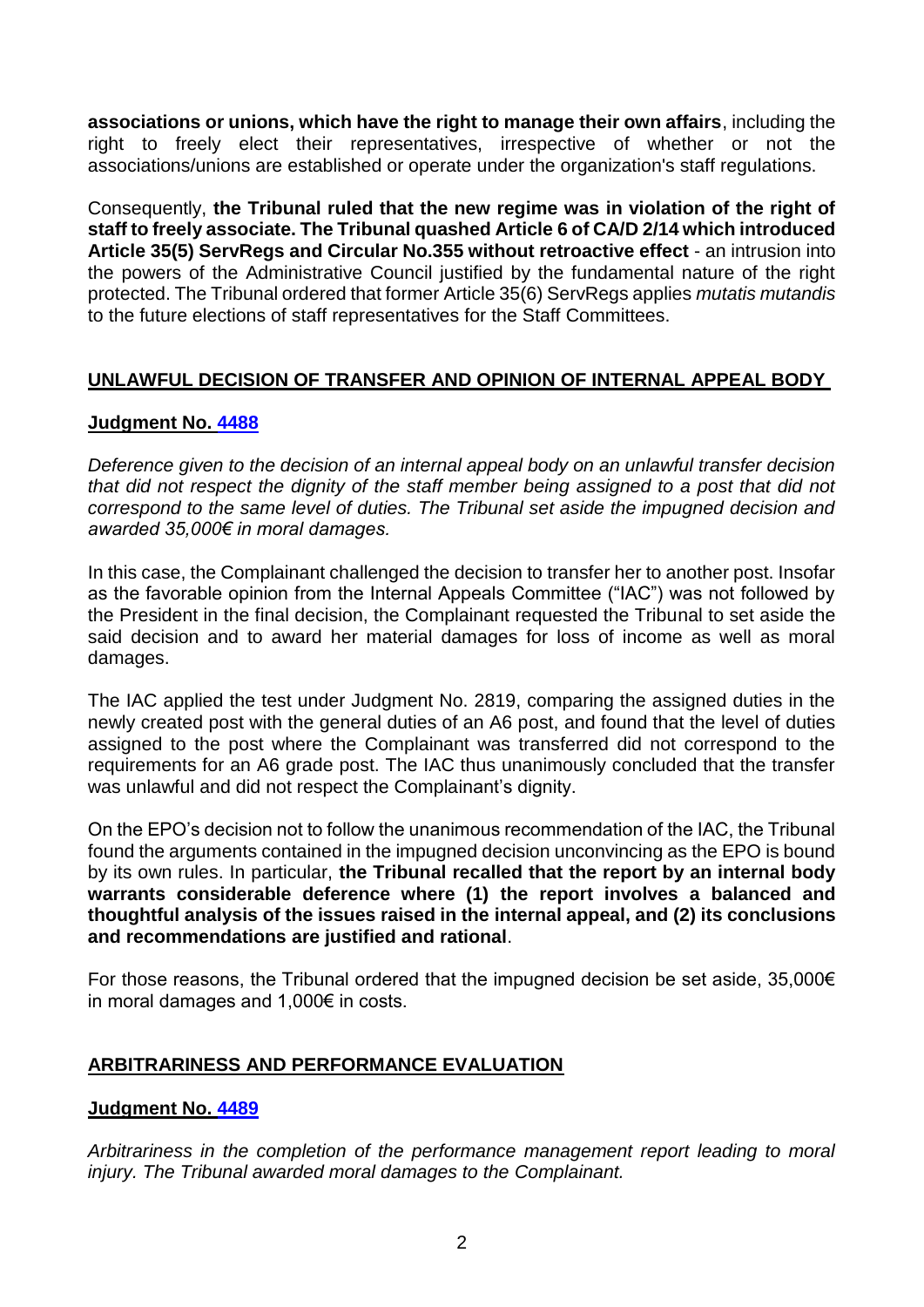In the present case, the Complainant challenged the amount of moral damages paid to her by the EPO for the decision not to finalize her two performance management reports for 2011 and part of 2012.

The Tribunal examined the approach of the Appeals Committee ("ApC") in the present case. Notably, the Tribunal agreed with the ApC that the statutory requirements concerning management reports had not been met and that it existed a direct relationship between the Complainant's performance management reports and the end of her contract. However, it diverged from the ApC's reasoning, finding that the President's refusal to sign the 2011 and 2012 reports was arbitrary.

On the relief sought, the Tribunal held that the Complainant was entitled to 10,000€ in moral damages for the failure to complete the performance reports and in addition to moral damages already paid by the EPO for the President's arbitrary decision. Moreover, **the Tribunal found that the 300€ recommended by the ApC for the length of the internal proceedings failed to compensate the moral injury suffered by the Complainant, recognizing that the delay of five years** *"would plainly have had a deleterious effect on the Complainant"* **and decided to award 3,000€ in moral damages**.

However, regarding the claim for material damages, the Tribunal found it to be inadmissible as it had not been introduced during the internal proceedings.

## **ABOLITION OF POST AND CONSTRUCTIVE DISMISSAL**

### **Judgment No. [4490](https://www.ilo.org/dyn/triblex/triblexmain.fullText?p_lang=en&p_judgment_no=4490&p_language_code=EN)**

*Assessment of material damages in the case of an unlawful decision not to renew a contract after the abolition of a post and constructive dismissal. The Tribunal assessed the loss of future income and awarded 200,000€ in material damages and 20,000€ in moral damages.*

In this case, the Complainant challenged the amount of damages awarded for the unlawful decision not to renew her contract and to reinstate her in a lower-level post instead.

The Tribunal found that the material damages in cases of unlawful dismissal, where reinstatement is not ordered, are "*the lost future income in the position with the organisation adjusted by an assessment of whether the staff member would have remained in that position and, if not, also adjusted by future income from other employment (see Judgment 4234, consideration 10). This assessment can also be approached compendiously by assessing the value of the lost opportunity to remain in employment (see, for example, Judgment 4305, consideration 14) (consideration 12)."* The Tribunal further stated that the financial effect on the Complainant of the unlawful decision should be assessed by reference to the circumstances existing at the time the decision was made.

In the present case, **the Tribunal considered that the Complainant's unlawful dismissal occurred on the day of her resignation, which coincided with the date of expiry of her contract and the effective date of the abolition of her post (constructive dismissal)**. As such, the assessment of her damages for unlawful constructive dismissal is the same in substance as for an unlawful abolition of the post leading to an unlawful non-renewal.